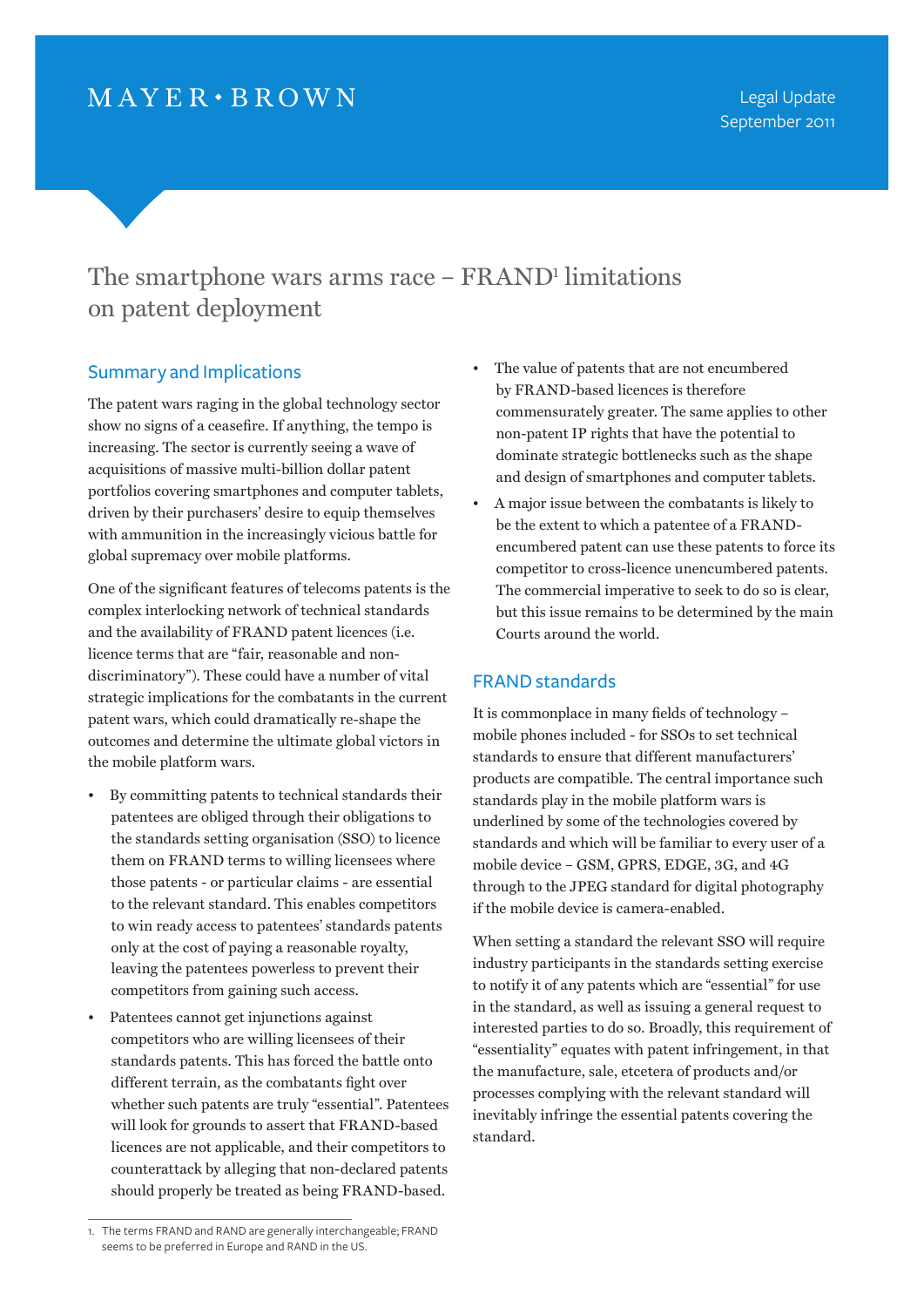Some SSOs will be satisfied with industry participants in the standards setting exercise giving a general commitment to licence any essential patents on FRAND terms.

Given this context and to ensure that manufacturers are protected if they adopt the technology embodied in the standard, patents that have been notified as essential to the standard are generally required to be licensed on FRAND terms (i.e. on terms that are fair, reasonable and non-discriminatory) to all would-be users of that standard, whether competitors or not. Such FRAND licences have a number of features.

- "Reasonable" means that the royalty and other licence terms must be fair, and must not be excessive or extreme. Licences will be on a nonexclusive basis. Unusual terms – price or otherwise – must be based on a valid reason.
- A "reasonable royalty" must be or approximate the price that would hypothetically be reached in an arms-length negotiation. Evidence of royalties charged by other companies for comparable essential patents is perfectly valid in this exercise, as are royalties charged by the patentee in similar but competitive markets.
- Patentees cannot get injunctions against competitors who are willing licensees of their standards patents, nor can they seek to impose non-FRAND terms or royalty levels on willing FRAND licensees by threatening injunctions.
- Broadly, "non-discriminatory" means that the patentee cannot discriminate between who it licences, and cannot restrict competition in the way it licences. Thus behaviours such as discriminating against and between commercial rivals (including those downstream), or offering royalty rebates or incentives to licensees, will be discriminatory. But it should be recognised that the "ND" part of FRAND is a difficult area of law, with potentially different nuances of approach between the EU and the US.

The existence of royalty-free FRAND licences ("FRAND-zero") should also be noted, often relating to software. These FRAND-zero licences are typically FRAND licences that prohibit collection of a royalty or other fee, which can result in a different set of strategic imperatives. These are not discussed in this paper.

SSOs typically enshrine FRAND obligations on a contractual basis. This has great potential for disputes. There are a multitude of ways in which a FRAND licence can be granted that is potentially compliant with the requirements of being reasonable and nondiscriminatory, and a plethora of ways a patentee can seek to handicap or hold up a commercial rival. It is little wonder that FRAND disputes are increasingly finding their way in front of the Courts – especially in the main patent jurisdictions of the US, the UK and Germany.

### Strategic implications for FRANDencumbered patents

Once it has been declared essential, that patent will remain FRAND-encumbered even if subsequently sold. A purchaser of a substantial patent portfolio is likely to acquire FRAND-encumbered patents, and be considering whether – and to what extent – they can be deployed to further the purchaser's commercial interests.

The FRAND-encumbered patent is fundamentally an undergunned weapon in the battle for global supremacy over mobile platforms, encumbered as it is by FRAND licensing commitments. FRAND patents are strategically excellent at generating a royalty stream, but cannot be used to shut a competitor down. Asserting a FRAND-encumbered patent in litigation is therefore often seen as weakness, and indeed doing so can potentially attract the regulators' attention.

Conversely, a competitor can use a patentee's FRANDencumbered patent both defensively and offensively. It is a defence to allegations of infringement that a patent has been declared essential to a standard and must therefore be licensed on fair and reasonable terms. And the competitor can carry the battle to the patentee by requesting the Courts to declare that the competitor is owed a licence on fair and reasonable terms, and by asking the Courts to determine what those terms should be – in particular the level of royalty rate.

The question whether a particular patent is essential to a standard can be of significant commercial importance. The greater the number of patents a patentee has forming a standard the greater the licensing revenue payable. This can lead to over-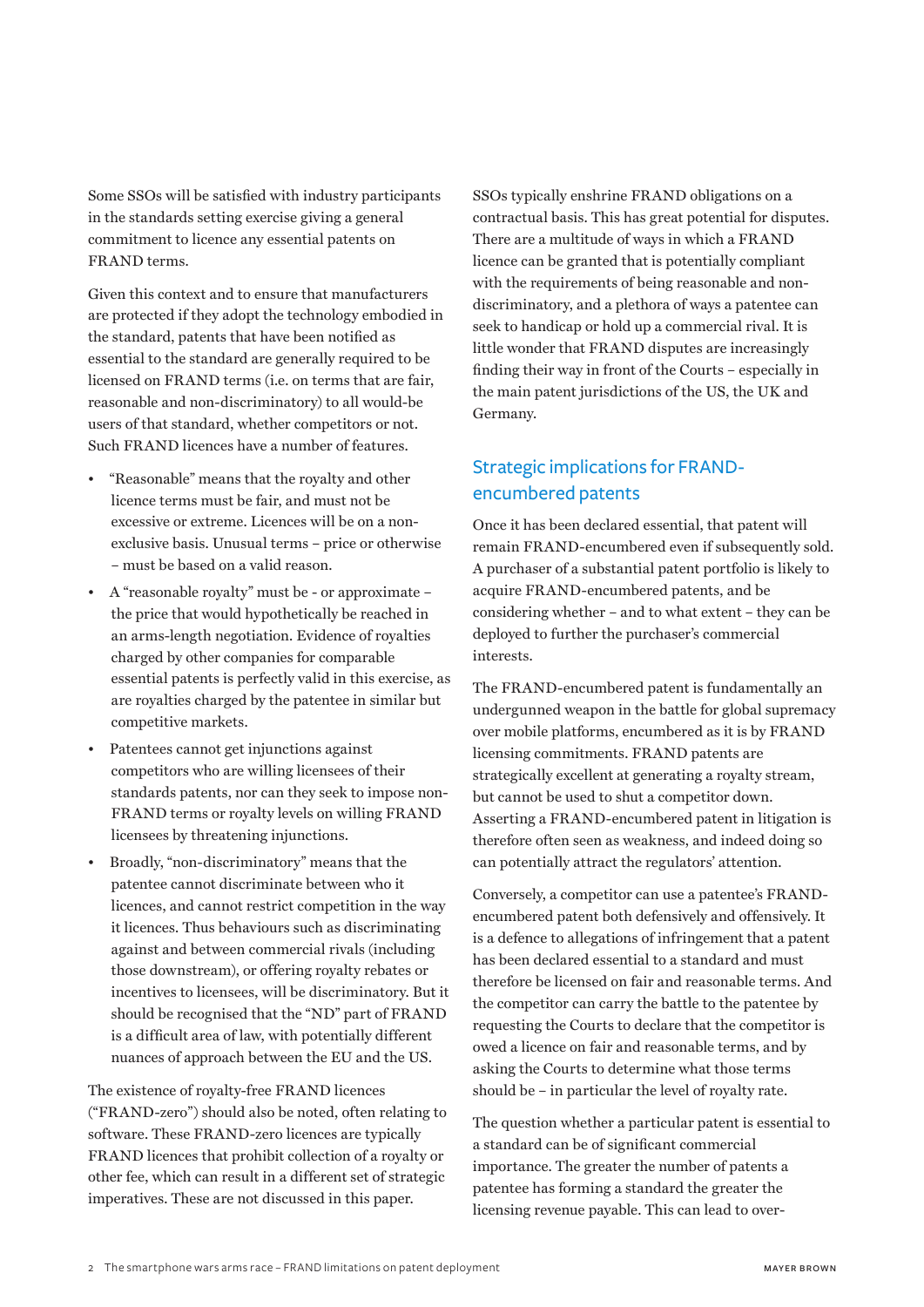declarations, especially by patentees in certain areas of technology which their products do not use and by non-practising entities (and hence where both need no cross-licences).

Because there is often no provision for the SSO to check whether patents that have been declared as essential really do have this status, over-declaration can confer significant commercial advantages. In practice – and this is now well-established in the UK and the US – the Courts will accept jurisdiction to determine whether a patent is truly essential, and whether (and on what terms) a licence needs to be taken. The ability of a competitor to seek a declaration of non-essentiality is potentially a potent weapon, and one which a purchaser of a patent portfolio cannot readily predict.

This is not to overlook the usual patent litigation tactics of seeking to declare the patent in suit invalid, and denying infringement. But if the patent is held both valid and infringed the FRAND issue then potentially limits the results of the patentee's deployment of such patents merely to receipt of a reasonable royalty.

Any attempt to get an interim injunction - the nuclear weapon in any patent dispute - will normally fail, provided the competitor has made it plain that it is willing to take a FRAND-based licence. The issues surrounding grant of a permanent injunction after trial can be different if there is any sign of equivocation by the competitor that it will not pay FRAND royalties.

### Strategic implications for FRAND-free patents

The mobile platform wars are all about capturing and holding the critical centre ground of the functionality and features which consumers regard as essential. Patentees look to shutting out competitors or forcing them to be less competitive by imposing a royalty on them. Strategically acute purchasers of patent portfolios are therefore less focussed on attacking their competitors on standards-based technologies (such as the so-called radio stack) because of the FRAND consequences. Instead, they are focussing on other strategic bottlenecks such as programming languages, and key user interface elements.

FRAND-free patents give considerably greater leverage, especially in the telecoms sector. Any purchaser of standards-free (and hence FRAND-free) patents is under no obligation whatsoever to grant a licence to any competitors, whether or not those competitors are willing to take a licence. Their strategic value lies in that they can be deployed normally, that is to say without the patentee having to modify its enforcement and litigation strategy to take account of possible FRAND-related defences.

Those patents should therefore be deployed first in getting interim injunctions against competitors. And, unless there are good reasons why particular FRANDencumbered patents need to be asserted against a competitor (which will primarily be the outcome of infringement mapping considerations), litigation against competitors should ideally be limited to those patents.

The same applies to other non-patent IP rights that have the potential to dominate strategic bottlenecks such as the shape and design of smartphones and computer tablets. As such products become more and more consumer oriented, these kinds of design features become more significant than the underlying technology. The company that is able to dominate the market ends up dictating consumer expectations about the look and feel of products. A clever design registration programme coupled with continual innovation will generate monopolies in the look and feel of smartphones and computer tablets which can be asserted against competitors with FRAND impunity. The same logic applies equally to the development of key software.

## Strategic implications of FRANDencumbered and FRAND-free patents being cross asserted

The majority of battles between a patentee and a competitor will see both FRAND-free and FRANDencumbered patents being asserted. As explained above, an owner of FRAND-encumbered patents is at a disadvantage in litigation as compared to an owner of FRAND-free patents - no injunction and only a reasonable royalty versus an injunction and whatever terms can be extracted.